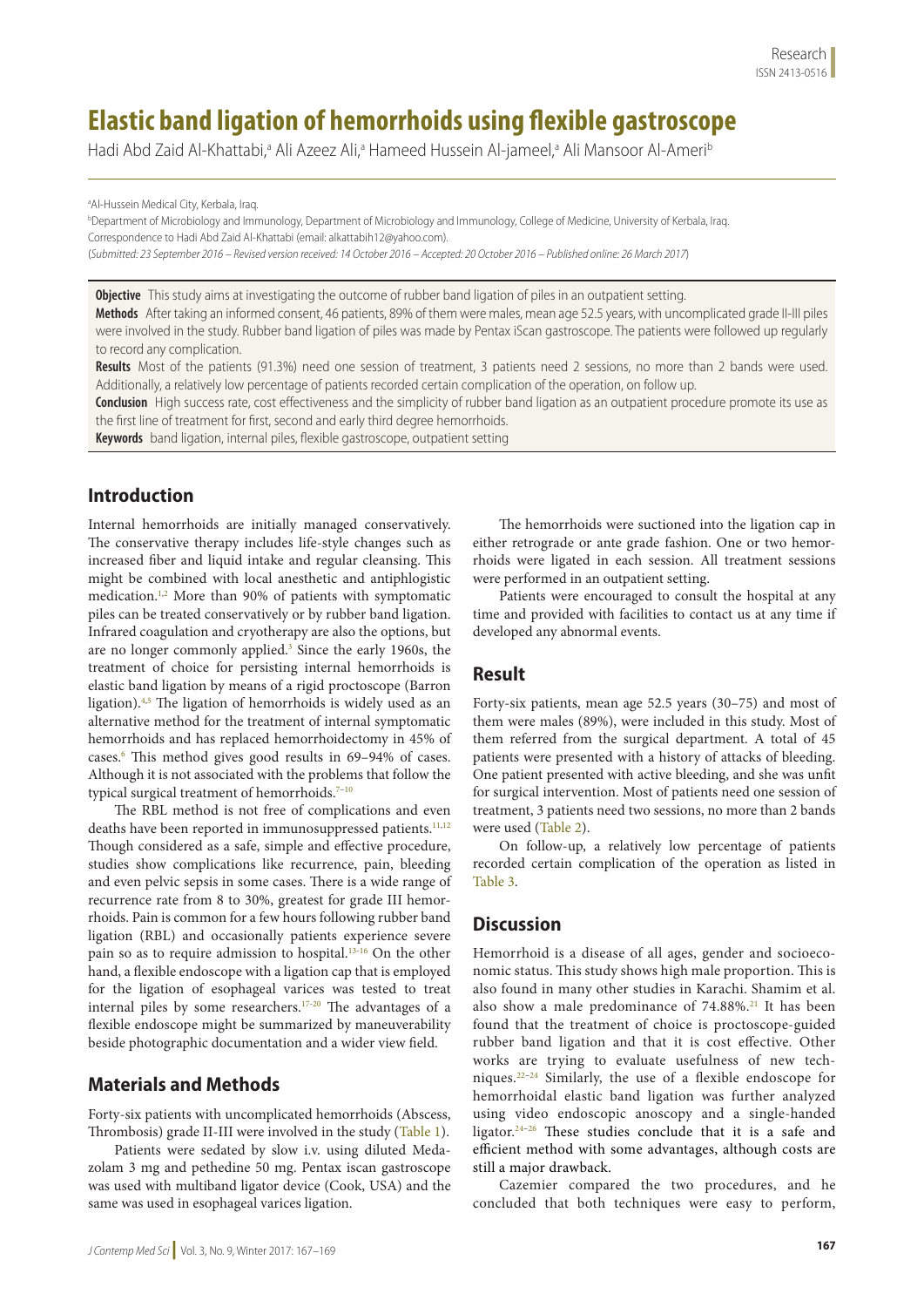|                                | Table 1. <b>Frequency distribution of grade of piles in forty-six</b> |  |
|--------------------------------|-----------------------------------------------------------------------|--|
| patients involved in the study |                                                                       |  |

| No.           | <b>Hemorrhoid degree</b> | No.(%)     |
|---------------|--------------------------|------------|
|               | 1 <sup>st</sup> degree   | $-(0\%)$   |
| $\mathcal{P}$ | 2 <sup>nd</sup> degree   | 16 (34.7%) |
| 3             | 3 <sup>rd</sup> degree   | 30 (65.3%) |
| 4             | 4 <sup>th</sup> degree   | $-$ (0 %)  |
| Total         |                          | 46 (100%)  |

Table 2. **Number of sessions of RBL treatment in the included patients**

| <b>RBL</b> sessions | <b>Degree of hemorrhoids</b> |                        | $No.$ (%) |
|---------------------|------------------------------|------------------------|-----------|
|                     | 2 <sup>nd</sup> degree       | 3 <sup>rd</sup> degree |           |
| Single ligation     | 16                           | 26                     | 42(91.3)  |
| Two sessions        |                              |                        | 4(8.7)    |

#### Table 3. **Frequency distribution of complications of the RBL operation**

| No.           | <b>Complications</b> | No.           |
|---------------|----------------------|---------------|
|               | Pain                 | $\mathcal{P}$ |
| $\mathcal{L}$ | Bleeding             | $\mathcal{P}$ |
| 3             | Thrombosis           | 0             |
|               | Ulceration           | 0             |
|               | Fall of elastic band |               |

well-tolerated and efficient.<sup>26</sup> It was easier to perform more ligations with the flexible endoscope. No serious adverse events were reported. Additional advantages of the flexible scope were the maneuverability and photographic documentation. Treatment with the flexible endoscope seemed to be more painful and was more expensive. And he explained the more pain sensation by the learning curve he had to deal with and that more bands could be applied.<sup>27</sup> In contrast, Wehrmann et al. found no significant difference in pain.28

Many studies evaluated the patients with threedimensional endosonography for the presence of possible sphincter defects and changes in the submucosa. They found no difference in the appearance of the anal configuration after treatment with either rubber band ligation or infrared coagulation,<sup>1</sup> and these endosonographic findings confirmed that band ligation is a safe technique. Pain or perianal discomfort is the commonest complaints after rubber band ligation.<sup>13,15</sup>

Anorectal mucosa is sensitive to pain below dentate line. Application of bands at or below this line cause considerable



Fig 1. **Rubber band ligation (RBL) of hemorrhoids is a widely used method for treatment of piles.**

pain and discomfort after the procedure. This may last for a few days till the banded portion get necrosed and sloughed off. This is more common in large prolapsing hemorrhoids with a wider base. Some studies evaluated the use of a flexible endoscope equipped with a ligation cap, normally used for the ligation of esophageal varices, in treating hemorrhoids.<sup>16-28</sup> A study from Iran shows that, with rubber band ligation, 26% of patients reported mild and moderate pain and 1% complained of severe pain.<sup>28</sup>

A recent study from Faisalabad show that 60% of patients developed mild to moderate bleeding in the first postoperative week.29 Bernal show that 32% of the patients referred pain after ligation and 13.81% of cases were operated due to persistent rectal bleeding or hemorrhoidal prolapsed.<sup>13</sup>

In summary, endoscopic ligation is an effective, safe treatment and is comparable with proctoscopic ligation. However, the treatment is more expensive.

## **Conclusion**

Rubber band ligation is simple and cost effective procedure with a high success rate, and, as an outpatient procedure, promotes its use as the first line of treatment for first, second and early third degree hemorrhoids.

## **Conflict of Interest**

None. $\blacksquare$ 

#### **References**

- 1. Poen AC, Felt-Bersma RJ, Cuesta MA, Deville W, Meuwissen SG. A randomized controlled trial of rubber band ligation versus infra-red coagulation in the treatment of internal haemorrhoids. Eur J Gastroenterol Hepatol. 2000;12:535–539.
- 2. Johanson JF, Sonnenberg A. The prevalence of hemorrhoids and chronic constipation. An epidemiologic study. Gastroenterology. 1990;98:380–386.
- 3. Madoff RD, Fleshman JW. American Gastroenterological Association technical review on the diagnosis and treatment of hemorrhoids. Gastroenterology. 2004;126:1463–1473.
- 4. Blaisdell PC. Office ligation of internal hemorrhoids. Am J Surg. 1958;96:401–404.
- 5. Barron J. Office ligation of internal hemorrhoids. Am J Surg. 1963;105:563–570.